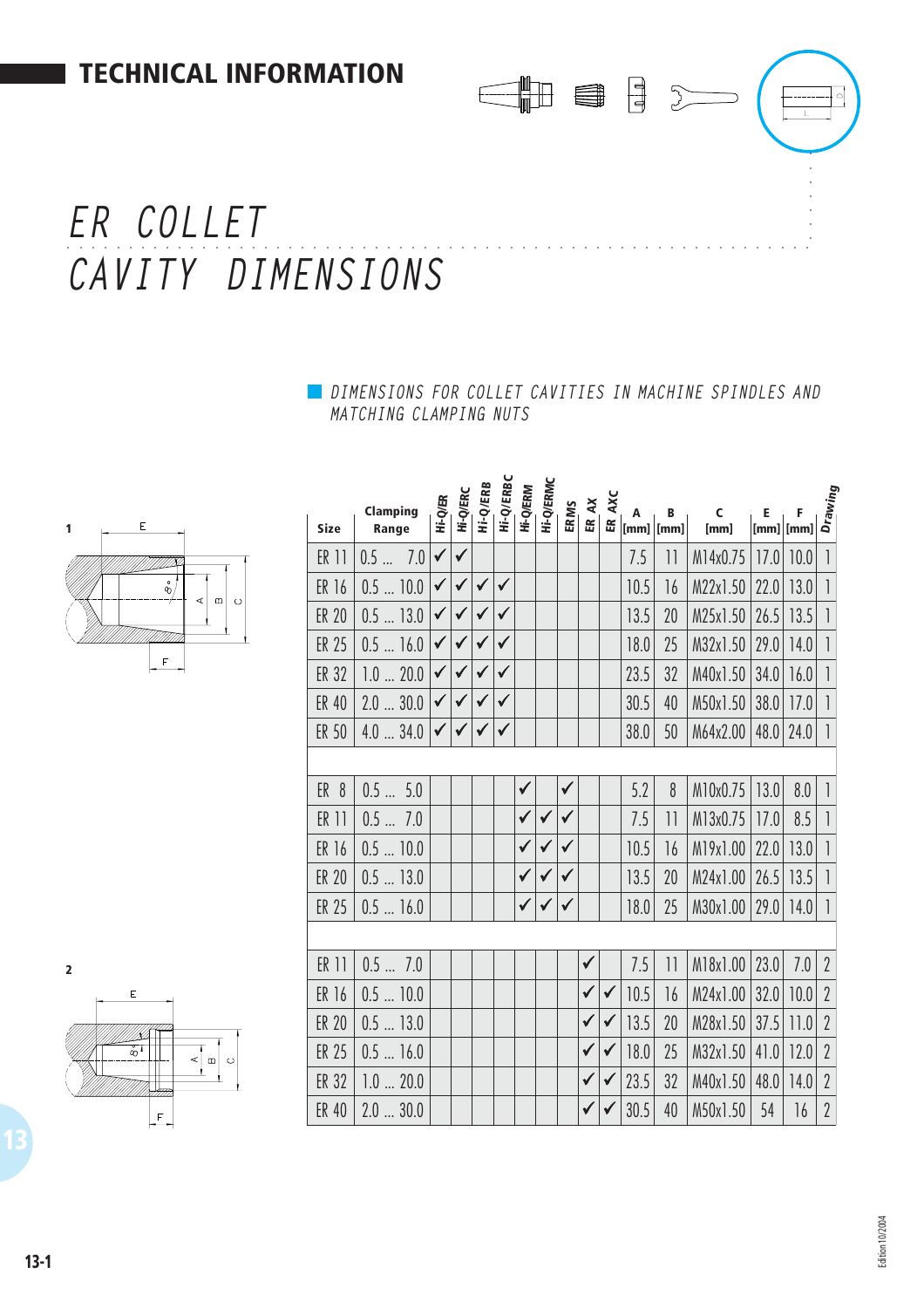

**TECHNICAL INFORMATION**

ER-COLLETS ○○○○○○○○○○○○○○○○○○○○○○○

## *COLLETS TYPE ER PER DIN STD 6499-B*

**REGO-FIX®** 

**Swiss Precision Tools** 

|                 | $\mathbf d$   | D <sub>1</sub> | D <sub>2</sub>                       | D <sub>3</sub> | D4                       | L    | L1    | L2   | L <sub>3</sub> | L4             | Drawing        |
|-----------------|---------------|----------------|--------------------------------------|----------------|--------------------------|------|-------|------|----------------|----------------|----------------|
| Size            | [mm]          |                | $[mm]   [mm]   [mm]   [mm]   [mm]  $ |                |                          | [mm] | [mm]  | [mm] | [mm]           | [mm]           |                |
| ER <sub>8</sub> | 0.52.5        | 8.5            | 8.0                                  | 6.5            | 4.0                      | 13.6 | 2.98  | 1.2  | 1.5            | 6.0            | $\mathbf{1}$   |
| ER <sub>8</sub> | 3.05.0        | 8.5            | 8.0                                  | 6.5            | -                        | 13.6 | 2.98  | 1.2  | 1.5            | -              | $\overline{2}$ |
|                 |               |                |                                      |                |                          |      |       |      |                |                |                |
| ER 11           | 0.52.5        | 11.5           | 11.0                                 | 9.5            | 5.0                      | 18.0 | 3.80  | 2.0  | 2.5            | 9.0            | $\overline{3}$ |
| ER 11           | 3.07.0        | 11.5           | 11.0                                 | 9.5            | $\overline{\phantom{0}}$ | 18.0 | 3.80  | 2.0  | 2.5            | -              | $\overline{4}$ |
|                 |               |                |                                      |                |                          |      |       |      |                |                |                |
| ER 16           | 0.54.5        | 17.0           | 16.0                                 | 13.8           | 7.5                      | 27.5 | 6.26  | 2.7  | 4.0            | 10.0           | $\mathfrak{Z}$ |
| ER 16           | $5.0$ 10.0    | 17.0           | 16.0                                 | 13.8           | $\overline{\phantom{0}}$ | 27.5 | 6.26  | 2.7  | 4.0            | -              | $\overline{4}$ |
|                 |               |                |                                      |                |                          |      |       |      |                |                |                |
| <b>ER 20</b>    | 0.5 6.5       | 21.0           | 20.0                                 | 17.4           | 9.0                      | 31.5 | 6.36  | 2.8  | 4.8            | 13.0           | $\mathfrak{Z}$ |
| <b>ER 20</b>    | $7.0$ 13.0    | 21.0           | 20.0                                 | 17.4           | -                        | 31.5 | 6.36  | 2.8  | 4.8            |                | $\overline{4}$ |
|                 |               |                |                                      |                |                          |      |       |      |                |                |                |
| ER 25           | 0.57.5        | 26.0           | 25.0                                 | 22.0           | 12.0                     | 34.0 | 6.66  | 3.1  | 5.0            | 15.0           | $\mathfrak{Z}$ |
| <b>ER 25</b>    | 8.016.0       | 26.0           | 25.0                                 | 22.0           | $\overline{\phantom{0}}$ | 34.0 | 6.66  | 3.1  | 5.0            | -              | $\overline{4}$ |
|                 |               |                |                                      |                |                          |      |       |      |                |                |                |
| ER 32           | 1.03.5        | 33.0           | 32.0                                 | 29.2           | 15.0                     | 40.0 | 7.16  | 3.6  | 5.5            | 20.0           | $\mathfrak{Z}$ |
| ER 32           | 4.07.5        | 33.0           | 32.0                                 | 29.2           | 15.0                     | 40.0 | 7.16  | 3.6  | 5.5            | 15.0           | $\mathfrak{Z}$ |
| ER 32           | 8.020.0       | 33.0           | 32.0                                 | 29.2           | -                        | 40.0 | 7.16  | 3.6  | 5.5            | -              | $\overline{4}$ |
|                 |               |                |                                      |                |                          |      |       |      |                |                |                |
| ER 40           | 2.03.5        | 41.0           | 40                                   | 36.2           | 20.0                     | 46.0 | 7.66  | 4.1  | 7.0            | 21.0           | $\mathfrak{Z}$ |
| ER 40           | 4.08.5        | 41.0           | 40                                   | 36.2           | 20.0                     | 46.0 | 7.66  | 4.1  | 7.0            | 18.0           | $\overline{3}$ |
| ER 40           | 9.030.0       | 41.0           | 40                                   | 36.2           | $\overline{\phantom{0}}$ | 46.0 | 7.66  | 4.1  | 7.0            | -              | $\overline{4}$ |
|                 |               |                |                                      |                |                          |      |       |      |                |                |                |
| ER 50           | 4.010.0       | 52.0           | 50                                   | 46.0           | 20.0                     | 60.0 | 12.60 | 5.5  | 8.5            | 32.0           | $\mathfrak{Z}$ |
| ER 50           | $12.0 - 34.0$ | 52.0           | 50                                   | 46.0           | $\blacksquare$           | 60.0 | 12.60 | 5.5  | 8.5            | $\overline{a}$ | $\overline{4}$ |









**All ER collets per DIN STD 6499-B have a clamping range!**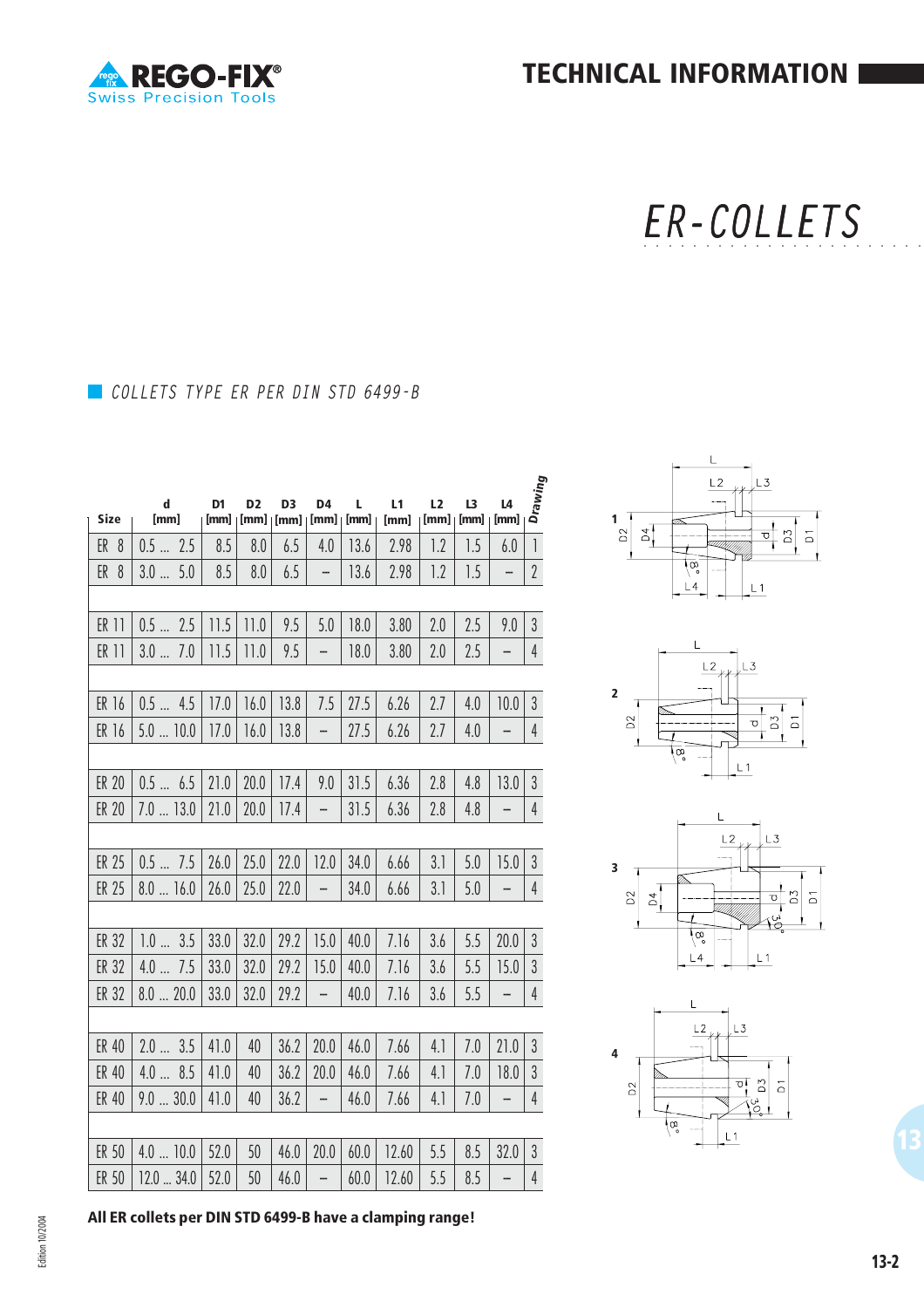

### *ER-MB MICROBORE COLLETS*

|                               |                             |    |           |            |     |                |                                                                                                                                                                                                                                                                                                                                                                                                                                                                                                         |                |               |        |        |                                | ρg |
|-------------------------------|-----------------------------|----|-----------|------------|-----|----------------|---------------------------------------------------------------------------------------------------------------------------------------------------------------------------------------------------------------------------------------------------------------------------------------------------------------------------------------------------------------------------------------------------------------------------------------------------------------------------------------------------------|----------------|---------------|--------|--------|--------------------------------|----|
|                               |                             |    |           | a          | D1  | D <sub>2</sub> | D3                                                                                                                                                                                                                                                                                                                                                                                                                                                                                                      | D <sub>4</sub> |               | L1     |        | L4                             | £, |
|                               |                             |    | Size      | [mm]       |     |                | $\lceil \mathsf{mm} \rceil \mid \lceil \mathsf{mm} \rceil \mid \lceil \mathsf{mm} \rceil \mid \lceil \mathsf{mm} \rceil \mid \lceil \mathsf{mm} \rceil \mid \lceil \mathsf{mm} \rceil \mid \lceil \mathsf{mm} \rceil \mid \lceil \mathsf{mm} \rceil \mid \lceil \mathsf{mm} \rceil \mid \lceil \mathsf{mm} \rceil \mid \lceil \mathsf{mm} \rceil \mid \lceil \mathsf{mm} \rceil \mid \lceil \mathsf{mm} \rceil \mid \lceil \mathsf{mm} \rceil \mid \lceil \mathsf{mm} \rceil \mid \lceil \mathsf{mm} \$ |                |               |        |        | [mm]   [mm]   [mm]   [mm]   ລັ |    |
|                               | $-4$                        | ER | $8-MB$    | 0.9<br>0.2 | 8.5 | 8.0            | 6.5                                                                                                                                                                                                                                                                                                                                                                                                                                                                                                     | 4.0            | 19 E<br>I J.J | $\cap$ |        | 6.0                            |    |
| $\mathcal{L}$<br>$\mathbb{Z}$ | $\tilde{\phantom{a}}$<br>S. | ER | $11 - MB$ | 0.9        |     | (0)            | 9.5                                                                                                                                                                                                                                                                                                                                                                                                                                                                                                     | 5.0            | 18.0          | 2.0    | $\cap$ | 9.0                            |    |





**The collets type ER-MB per DIN 6499 are only available in the above mentioned types. They have no multiple clamping capacity. Only the nominal diameter h7 can be clamped!**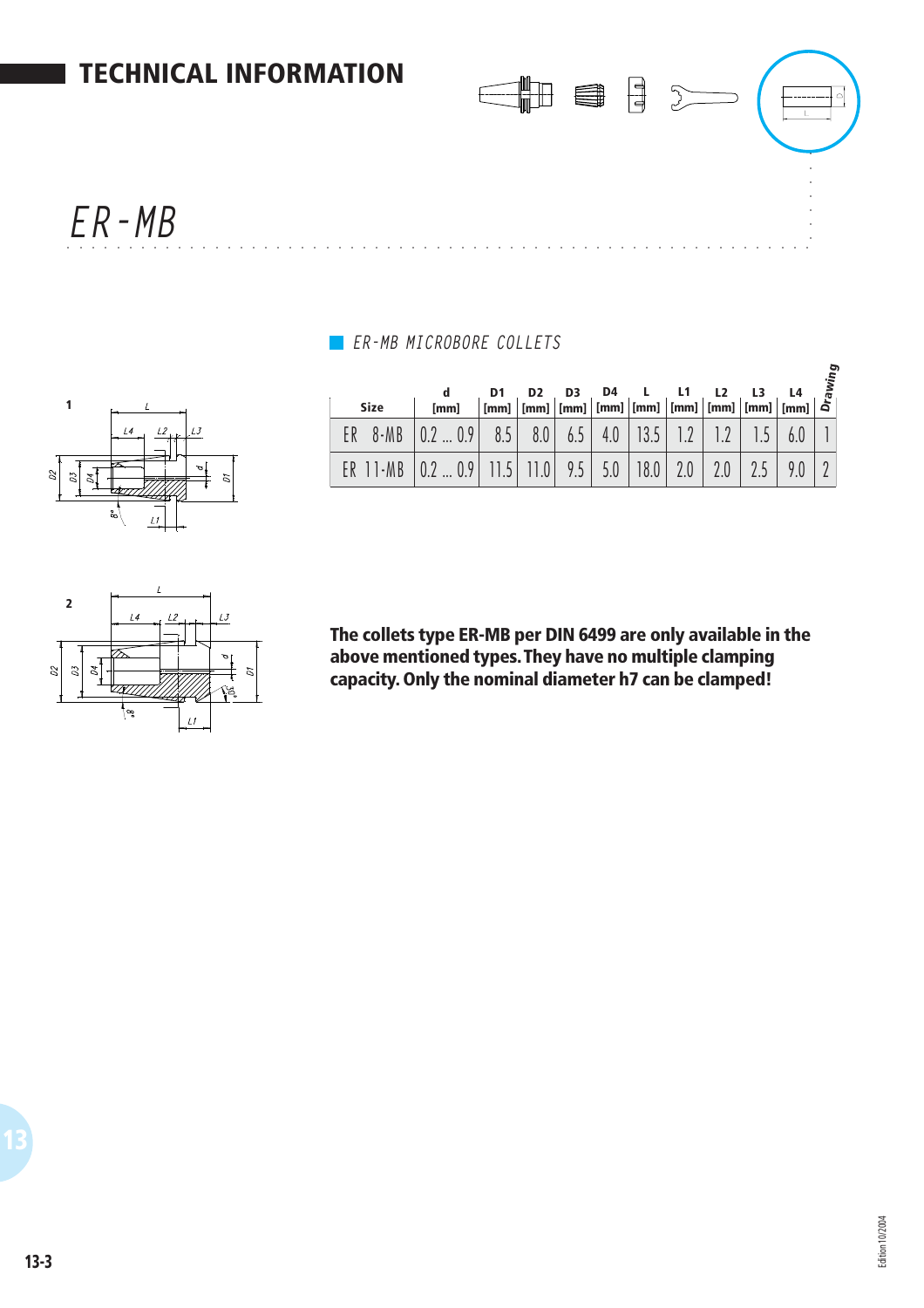$L<sub>2</sub>$ 

 $L<sub>1</sub>$ 

 $\overline{\circ}$ 

 $D<sup>2</sup>$ 

 $\sigma$ 

 $L3$ 



#### *HS* ○○○○○○○○

### *HS REDUCTION SLEEVES*

|                 | d      | d                            | D1 | D <sub>2</sub> | L1 | L2                        | L3  |
|-----------------|--------|------------------------------|----|----------------|----|---------------------------|-----|
| Type            |        | $[mm] \mid$ ["] $ $ [mm] $ $ |    |                |    | [mm]   [mm]   [mm]   [mm] |     |
| HS 12           |        |                              |    |                |    |                           |     |
| HS 12 / Ø 3.00  | 3.000  |                              | 12 | 16             | 40 | 29                        | 4.0 |
| HS 12 / Ø 1/8"  | 3.175  | 1/8"                         | 12 | 16             | 40 | 29                        | 4.0 |
| HS 12 / Ø 4.00  | 4.000  |                              | 12 | 16             | 40 | 29                        | 4.0 |
| HS 12 / Ø 3/16" | 4.763  | 3/16"                        | 12 | 16             | 40 | 29                        | 4.0 |
| HS 12 / Ø 5.00  | 5.000  |                              | 12 | 16             | 40 | 29                        | 4.0 |
| HS 12 / Ø 6.00  | 6.000  |                              | 12 | 16             | 40 | 36                        | 4.0 |
| HS 12 / Ø 1/4"  | 6.350  | 1/4"                         | 12 | 16             | 40 | 36                        | 4.0 |
| HS 12 / Ø 7.00  | 7.000  |                              | 12 | 16             | 40 | 37                        | 4.0 |
| HS 12 / Ø 5/16" | 7.938  | 5/16"                        | 12 | 16             | 40 | 37                        | 4.0 |
| HS 12 / Ø 8.00  | 8.000  |                              | 12 | 16             | 40 | 37                        | 4.0 |
| HS 12 / Ø 9.00  | 9.000  |                              | 12 | 16             | 40 | 37                        | 4.0 |
| HS 12 / Ø 3/8"  | 9.525  | 3/8"                         | 12 | 16             | 40 | 40                        | 4.0 |
| HS 12 / Ø 10.00 | 10.000 |                              | 12 | 16             | 40 | 40                        | 4.0 |
| HS 20           |        |                              |    |                |    |                           |     |
| HS 20 / Ø 3.00  | 3.000  |                              | 20 | 25             | 50 | 28                        | 4.0 |
| HS 20 / Ø 1/8"  | 3.175  | 1/8"                         | 20 | 25             | 50 | 28                        | 4.0 |
| HS 20 / Ø 4.00  | 4.000  |                              | 20 | 25             | 50 | 28                        | 4.0 |
| HS 20 / 0 3/16" | 4.763  | 3/16"                        | 20 | 25             | 50 | 28                        | 4.0 |
| HS 20 / Ø 5.00  | 5.000  |                              | 20 | 25             | 50 | 28                        | 4.0 |
| HS 20 / Ø 6.00  | 6.000  |                              | 20 | 25             | 50 | 36                        | 4.0 |
| HS 20 / Ø 1/4"  | 6.350  | 1/4"                         | 20 | 25             | 50 | 36                        | 4.0 |
| HS 20 / Ø 7.00  | 7.000  |                              | 20 | 25             | 50 | 38                        | 4.0 |
| HS 20 / Ø 5/16" | 7.938  | 5/16"                        | 20 | 25             | 50 | 37                        | 4.0 |
| HS 20 / Ø 8.00  | 8.000  |                              | 20 | 25             | 50 | 37                        | 4.0 |
| HS 20 / Ø 9.00  | 9.000  |                              | 20 | 25             | 50 | 38                        | 4.0 |
| HS 20 / Ø 3/8"  | 9.525  | 3/8"                         | 20 | 25             | 50 | 38                        | 4.0 |
| HS 20 / Ø 10.00 | 10.000 |                              | 20 | 25             | 50 | 40                        | 4.0 |
| HS 20 / Ø 11.00 | 11.000 |                              | 20 | 25             | 50 | 40                        | 4.0 |
| HS 20 / Ø 12.00 | 12.000 |                              | 20 | 25             | 50 | 45                        | 4.0 |
| HS 20 / Ø 1/2"  | 12.700 | 1/2"                         | 20 | 25             | 50 | 45                        | 4.0 |
| HS 20 / Ø 13.00 | 13.000 |                              | 20 | 25             | 50 | 45                        | 4.0 |
| HS 20 / Ø 14.00 | 14.000 |                              | 20 | 25             | 50 | 45                        | 4.0 |
| HS 20 / Ø 15.00 | 15.000 |                              | 20 | 25             | 50 | 45                        | 4.0 |
| HS 20 / Ø 5/8"  | 15.875 | 5/8"                         | 20 | 25             | 50 | 48                        | 4.0 |
| HS 20 / Ø 16.00 | 16.000 |                              | 20 | 25             | 50 | 48                        | 4.0 |

The above mentioned dimensions reflect the newest DIN 69882-7 recommendation. There may be differencies in the actual dimensions of HS reductions sleeves of previous production runs. Differences are in the length L1 of HS12 of 44 mm instead of the 40 mm and L1 of HS20 of 51 mm instead of 50 mm as mentioned in above tables. Other possible differences are the head thickness L3 of HS12 of 2.0 mm, HS20 of 2.5 mm and HS32 of 3.0 mm instead of the 4.0 mm.

|                   | d      | d                   | D1   | D <sub>2</sub> | L1   | L <sub>2</sub> | L3   |
|-------------------|--------|---------------------|------|----------------|------|----------------|------|
| Type              | [mm]   | $\lceil$ " $\rceil$ | [mm] | [mm]           | [mm] | [mm]           | [mm] |
| HS 25             |        |                     |      |                |      |                |      |
| HS 25 $/$ Ø 3.00  | 3.000  |                     | 25   | 30             | 56   | 29             | 4.0  |
| HS 25 / Ø 1/8"    | 3.175  | 1/8"                | 25   | 30             | 56   | 29             | 4.0  |
| HS 25 / Ø 4.00    | 4.000  |                     | 25   | 30             | 56   | 29             | 4.0  |
| HS 25 / Ø 3/16"   | 4.763  | 3/16"               | 25   | 30             | 56   | 29             | 4.0  |
| HS 25 / Ø 5.00    | 5.000  |                     | 25   | 30             | 56   | 29             | 4.0  |
| HS 25 / Ø 6.00    | 6.000  |                     | 25   | 30             | 56   | 37             | 4.0  |
| HS 25 / Ø 1/4"    | 6.350  | 1/4"                | 25   | 30             | 56   | 37             | 4.0  |
| HS 25 / Ø 7.00    | 7.000  |                     | 25   | 30             | 56   | 37             | 4.0  |
| HS 25 / Ø 5/16"   | 7.938  | 5/16"               | 25   | 30             | 56   | 37             | 4.0  |
| HS 25 / Ø 8.00    | 8.000  |                     | 25   | 30             | 56   | 37             | 4.0  |
| HS 25 $/$ Ø 9.00  | 9.000  |                     | 25   | 30             | 56   | 38             | 4.0  |
| HS 25 / Ø 3/8"    | 9.525  | 3/8"                | 25   | 30             | 56   | 38             | 4.0  |
| HS 25 / Ø 10.00   | 10.000 |                     | 25   | 30             | 56   | 40             | 4.0  |
| HS 25 / Ø 12.00   | 12.000 |                     | 25   | 30             | 56   | 46             | 4.0  |
| HS 25 / Ø $1/2$ " | 12.700 | 1/2"                | 25   | 30             | 56   | 46             | 4.0  |
| HS 25 / Ø 14.00   | 14.000 |                     | 25   | 30             | 56   | 47             | 4.0  |
| HS 25 / Ø 5/8"    | 15.875 | 5/8"                | 25   | 30             | 56   | 48             | 4.0  |
| HS 25 / Ø 16.00   | 16.000 |                     | 25   | 30             | 56   | 48             | 4.0  |
| HS 25 / Ø 18.00   | 18.000 |                     | 25   | 30             | 56   | 48             | 4.0  |
| HS 25 / Ø 3/4"    | 19.050 | 3/4"                | 25   | 30             | 56   | 48             | 4.0  |
| HS 25 / Ø 20.00   | 20.000 |                     | 25   | 30             | 56   | 50             | 4.0  |
| <i>HS 32</i>      |        |                     |      |                |      |                |      |
| HS 32 $/$ Ø 6.00  | 6.000  |                     | 32   | 36             | 60   | 36             | 4.0  |
| HS 32 / Ø $1/4"$  | 6.350  | 1/4"                | 32   | 36             | 60   | 36             | 4.0  |
| HS 32 / Ø 7.00    | 7.000  |                     | 32   | 36             | 60   | 37             | 4.0  |
| HS 32 / Ø 5/16"   | 7.938  | 5/16"               | 32   | 36             | 60   | 36             | 4.0  |
| HS 32 / Ø 8.00    | 8.000  |                     | 32   | 36             | 60   | 36             | 4.0  |
| HS 32 / Ø 9.00    | 9.000  |                     | 32   | 36             | 60   | 37             | 4.0  |
| HS 32 / Ø 3/8"    | 9.525  | 3/8"                | 32   | 36             | 60   | 37             | 4.0  |
| HS 32 / Ø 10.00   | 10.000 |                     | 32   | 36             | 60   | 40             | 4.0  |
| HS 32 / Ø 11.00   | 11.000 |                     | 32   | 36             | 60   | 40             | 4.0  |
|                   |        |                     | 32   |                |      | 45             |      |
| HS 32 / Ø 12.00   | 12.000 |                     |      | 36             | 60   |                | 4.0  |
| HS 32 / Ø 1/2"    | 12.700 | 1/2"                | 32   | 36             | 60   | 45             | 4.0  |
| HS 32 / Ø 13.00   | 13.00  |                     | 32   | 36             | 60   | 45             | 4.0  |
| HS 32 / Ø 14.00   | 14.000 |                     | 32   | 36             | 60   | 46             | 4.0  |
| HS 32 $/$ Ø 15.00 | 15.000 |                     | 32   | 36             | 60   | 46             | 4.0  |
| HS 32 / Ø 5/8"    | 15.875 | 5/8"                | 32   | 36             | 60   | 46             | 4.0  |
| HS 32 / Ø 16.00   | 16.000 |                     | 32   | 36             | 60   | 48             | 4.0  |
| HS 32 / Ø 17.00   | 17.000 |                     | 32   | 36             | 60   | 48             | 4.0  |
| HS 32 / Ø 18.00   | 18.000 |                     | 32   | 36             | 60   | 49             | 4.0  |
| HS 32 / Ø 19.00   | 19.000 |                     | 32   | 36             | 60   | 49             | 4.0  |
| HS 32 / Ø 3/4"    | 19.050 | 3/4"                | 32   | 36             | 60   | 50             | 4.0  |
| HS 32 / Ø 20.00   | 20.000 |                     | 32   | 36             | 60   | 50             | 4.0  |
| HS 32 / Ø 22.00   | 22.000 |                     | 32   | 36             | 60   | 50             | 4.0  |
| HS 32 / Ø 25.00   | 25.000 |                     | 32   | 36             | 60   | 56             | 4.0  |
| HS 32 / Ø 1"      | 25.400 | $\mathsf{I}$ "      | 32   | 36             | 60   | 56             | 4.0  |

Edition 10/2004 Edition 10/2004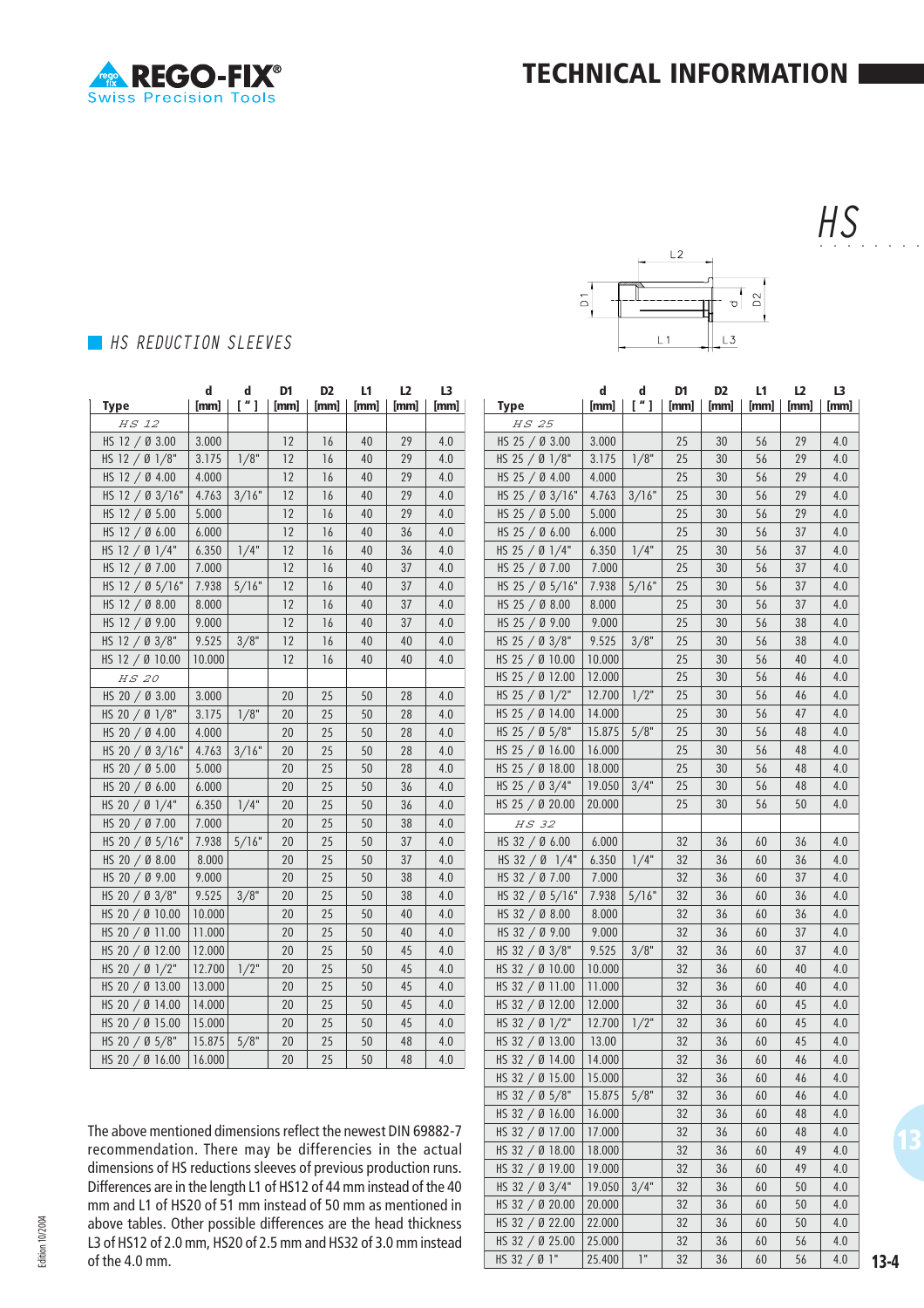

## *ER-GB TAPPING COLLETS PER DIN STD 6499*



|             |           |                           |                               | $D1 = 11.3$              | L = 18.0 L = 27.5<br>$L1 = 2.0$ $L1 = 2.7$<br>$D1 = 16.8$<br>$D2=11.0$ $D2=16.0$ | $L1 = 2.8$<br>$D1 = 20.8$ $D1 = 25.8$<br>$D2=20.0$ $D2=25.0$ |                          | L =31.5 L =34.0 L =40.0<br>L1= $3.1$ L1= 3.6<br>$D1 = 32.8$<br>$D2 = 32.0$ | $L = 46.0$<br>$L1 = 4.1$<br>$D1 = 40.8$<br>$D2 = 40.0$ |
|-------------|-----------|---------------------------|-------------------------------|--------------------------|----------------------------------------------------------------------------------|--------------------------------------------------------------|--------------------------|----------------------------------------------------------------------------|--------------------------------------------------------|
| $\mathbf d$ | <b>SW</b> | L2                        | D <sub>3</sub>                | L3                       | L3                                                                               | L3                                                           | L3                       | L3                                                                         | L <sub>3</sub>                                         |
| [mm]        | [mm]      | [mm]                      | [mm]                          | [mm]                     | [mm]                                                                             | [mm]                                                         | [mm]                     | [mm]                                                                       | [mm]                                                   |
| 2.8         | 2.1       | 12                        |                               | $\overline{\phantom{0}}$ | $\overline{\phantom{0}}$                                                         | $\overline{a}$                                               | $\overline{\phantom{0}}$ |                                                                            |                                                        |
| 3.5         | 2.7       | 14                        | -                             | $\overline{\phantom{0}}$ | $\qquad \qquad -$                                                                | $\overline{\phantom{0}}$                                     | $\overline{\phantom{0}}$ | $\overline{\phantom{0}}$                                                   | $\overline{\phantom{0}}$                               |
| 4.0         | 3.0       | 14                        |                               |                          | $\qquad \qquad -$                                                                |                                                              |                          | -                                                                          | -                                                      |
| 4.0         | 3.15/3.2  | 18                        | 4.5                           |                          | 5.5                                                                              | 9.5                                                          | 12                       | 18                                                                         | -                                                      |
| 4.5         | 3.4       | $ER 11=14$<br>ER 16-32=18 | $ER 11 = -$<br>ER 16-32=5.0   | -                        | 5.5                                                                              | 9.5                                                          | 12                       | 18                                                                         |                                                        |
| 5.0         | 4.0       | 18                        | 5.5                           |                          | 5.5                                                                              | 9.5                                                          | 12                       | 18                                                                         | -                                                      |
| 5.5         | 4.3       | 18                        | 6.0                           |                          | 5.5                                                                              | 9.5                                                          | 12                       | 18                                                                         | -                                                      |
| 5.5         | 4.5       | 18                        | 6.0                           | $\overline{\phantom{0}}$ | 5.5                                                                              | 9.5                                                          | 12                       | 18                                                                         |                                                        |
| 6.0         | 4.5       | 18                        | 6.5                           |                          | 4.5                                                                              | 8.5                                                          | $\overline{11}$          | 18                                                                         | 23                                                     |
| 6.0         | 4.9       | $ER 11=14$<br>ER 16-40=18 | $ER 11 = -$<br>ER $16-40=6.5$ |                          | 4.5                                                                              | 8.5                                                          | 11                       | 17                                                                         | 23                                                     |
| 6.2         | 5.0       | 18                        | 6.7                           | -                        | 4.5                                                                              | 8.5                                                          | 11                       | 17                                                                         | 23                                                     |
| 6.3         | 5.0       | 18                        | 6.8                           | -                        | 4.5                                                                              | 8.5                                                          | $\overline{11}$          | 17                                                                         | 23                                                     |
| 7.0         | 5.5       | 18                        | 7.5                           | -                        | 3.5                                                                              | 7.5                                                          | 10                       | 16                                                                         | 22                                                     |
| 7.1         | 5.6       | 18                        | 7.6                           | $\qquad \qquad$          | 3.5                                                                              | 7.5                                                          | 10                       | 16                                                                         | 22                                                     |
| 8.0         | 6.2/6.3   | 22                        | 8.6                           | -                        | $\qquad \qquad -$                                                                | 2.5                                                          | 5                        | $\overline{11}$                                                            | 17                                                     |
| 8.5         | 6.5       | 22                        | 9.0                           | $\qquad \qquad$          | $\qquad \qquad -$                                                                | 2.5                                                          | 5                        | 11                                                                         | 17                                                     |
| 9.0         | 7.0/7.1   | 22                        | 9.6                           | -                        | $\qquad \qquad -$                                                                | 2.5                                                          | $\overline{4}$           | 10                                                                         | 16                                                     |
| 10.0        | 8.0       | 25                        | 10.5                          | -                        | $\qquad \qquad -$                                                                | $\overline{a}$                                               | $\overline{\phantom{0}}$ | $\overline{1}$                                                             | 13                                                     |
| 10.5        | 8.0       | 25                        | 11.0                          | -                        | $\qquad \qquad -$                                                                |                                                              | $\overline{\phantom{0}}$ | $\overline{1}$                                                             | 13                                                     |
| 11.0        | 9.0       | 25                        | 11.5                          | -                        | $\qquad \qquad -$                                                                | $\overline{\phantom{0}}$                                     | -                        | 6                                                                          | 12                                                     |
| 11.2        | 9.0       | 25                        | 11.7                          | $\overline{\phantom{0}}$ | $\overline{\phantom{0}}$                                                         | $\overline{\phantom{0}}$                                     | $\overline{\phantom{0}}$ | 6                                                                          | 12                                                     |
| 12.0        | 9.0       | 25                        | 12.5                          | $\overline{\phantom{0}}$ | $\overline{\phantom{0}}$                                                         | $\overline{\phantom{0}}$                                     | $\overline{\phantom{0}}$ | 6                                                                          | 12                                                     |
| 12.5        | 10.0      | 25                        | 13.0                          | $\qquad \qquad$          | $\qquad \qquad -$                                                                | $\qquad \qquad -$                                            | $\overline{\phantom{0}}$ | 5                                                                          | $\overline{11}$                                        |
| 14.0        | 11.0/11.2 | 25                        | 14.7                          | $\qquad \qquad$          | $\overline{\phantom{0}}$                                                         | $\overline{\phantom{0}}$                                     |                          | $\overline{4}$                                                             | 10                                                     |
| 15.0        | 12.0      | 25                        | 15.5                          | $\qquad \qquad$          | $\qquad \qquad -$                                                                | $\overline{\phantom{0}}$                                     | $\overline{\phantom{0}}$ | $\overline{4}$                                                             | 10                                                     |
| 16.0        | 12.0      | 25                        | 16.5                          | $\overline{\phantom{0}}$ | $\qquad \qquad -$                                                                | $\overline{\phantom{0}}$                                     |                          | 3                                                                          | 9                                                      |
| 17.0        | 13.0      | 25                        | 17.5                          | -                        | $\qquad \qquad -$                                                                | -                                                            | -                        | 3                                                                          | 9                                                      |
| 18.0        | 14.5      | 25                        | 18.5                          |                          | $\qquad \qquad -$                                                                | $\overline{\phantom{0}}$                                     | -                        | 3                                                                          | $8\,$                                                  |
| 20.0        | 16.0      | 28                        | 20.5                          | -                        | $\qquad \qquad -$                                                                | -                                                            | -                        | 3                                                                          | $\overline{4}$                                         |
| 22.0        | 18.0      | 28                        | 22.5                          |                          |                                                                                  |                                                              |                          |                                                                            | $\overline{4}$                                         |

**ER 11- GB ER 16- GB ER 20- GB ER 25- GB ER 32- GB ER 40- GB**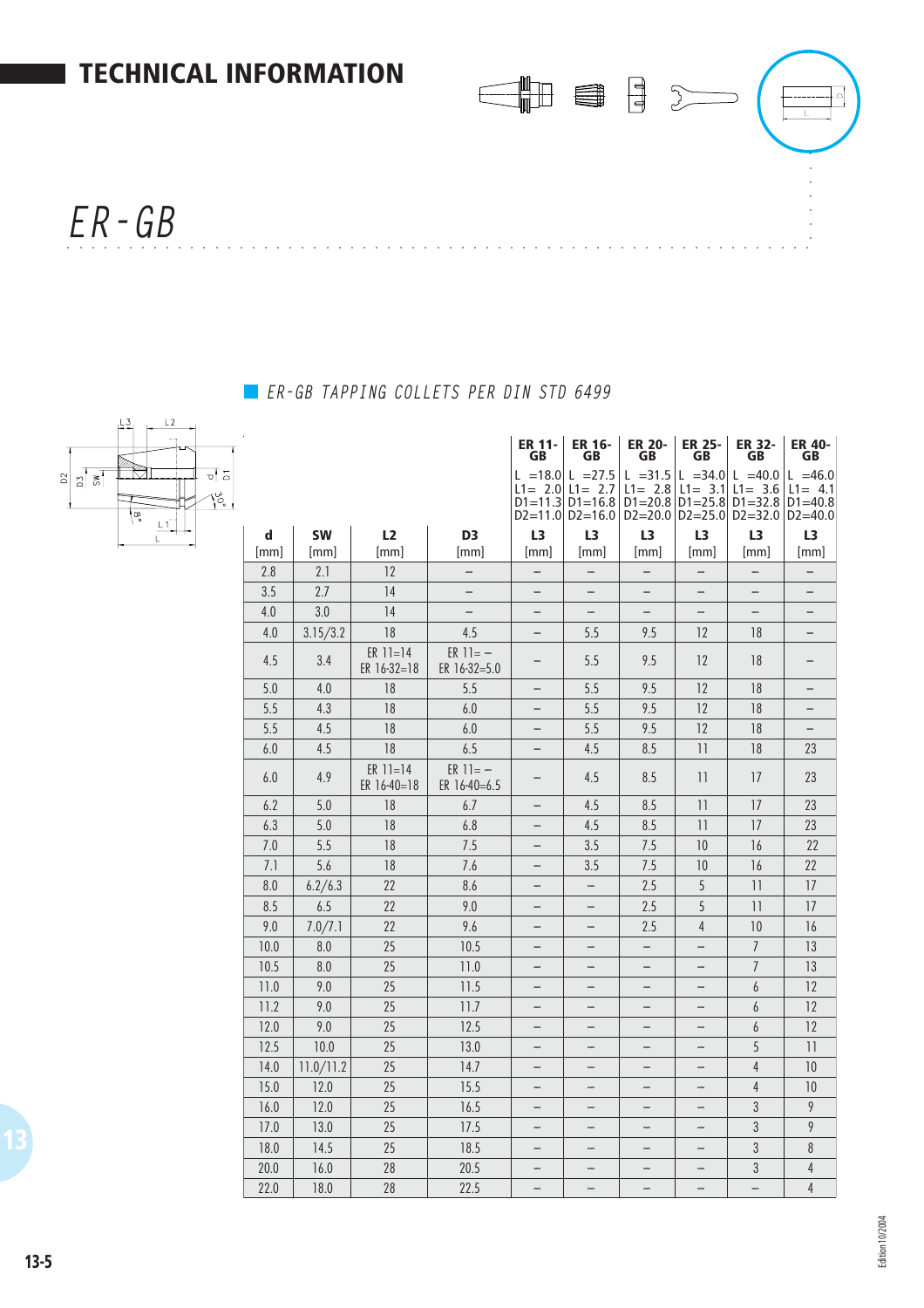J.

*ET1* ○○○○○○○○○○

## *PCM ET1 TAPPING COLLETS PER DIN STD 6499*



| <b>Type</b> | Range                 | $\mathbf d$<br>[mm] | D <sub>1</sub><br>[mm] | D <sub>2</sub><br>[mm] | [mm] | L1<br>[mm] | L2<br>[mm] | L3<br>[mm] | L4<br>[mm]     | м<br>[mm]                                                           |
|-------------|-----------------------|---------------------|------------------------|------------------------|------|------------|------------|------------|----------------|---------------------------------------------------------------------|
| ET1-12      | $M$ 0.5 $M$ 4         | 3.55                | $\overline{7}$         | 11.5                   | 18   | 16.5       | 2.5        | 5          | 5.5            | $2 \times M$ 2.5                                                    |
| $ET1-16$    | M 0.7  M 6            | 6.30                | $\overline{11}$        | 17.0                   | 22   | 20.0       | 2.8        | 7          | 7.0            | $2 \times M4$<br>$4 \times M4$                                      |
| ET1-20      | M 1  M 8<br>(M 10)    | 7.10                | 14                     | 21.0                   | 24   | 23.0       | 2.8        | 8          | $\overline{7}$ | $2 \times M$ 4<br>$4 \times M$ 4<br>$4 \times M$ 5                  |
| ET1-25      | M 1  M 10<br>(M12)    | 10.00               | 19                     | 26.0                   | 26   | 24.0       | 3.0        | 10         | 8.0            | $2 \times M$ 5<br>$4 \times M$ 5<br>$4 \times M$ 6                  |
| ET1-32      | M 4  M 12<br>$(M_16)$ | 12.50               | 23                     | 33.0                   | 33   | 32.0       | 3.0        | 11         | 10.0           | $2 \times M$ 5<br>$4 \times M$ 5<br>$4 \times M$ 6<br>$4 \times M8$ |
| ET1-40      | M 6  M 16<br>(M 20)   | 17.00               | 28                     | 41.0                   | 42   | 42.0       | 3.0        | 12         | 13.0           | $4 \times M$ 6<br>$4 \times M$ 6                                    |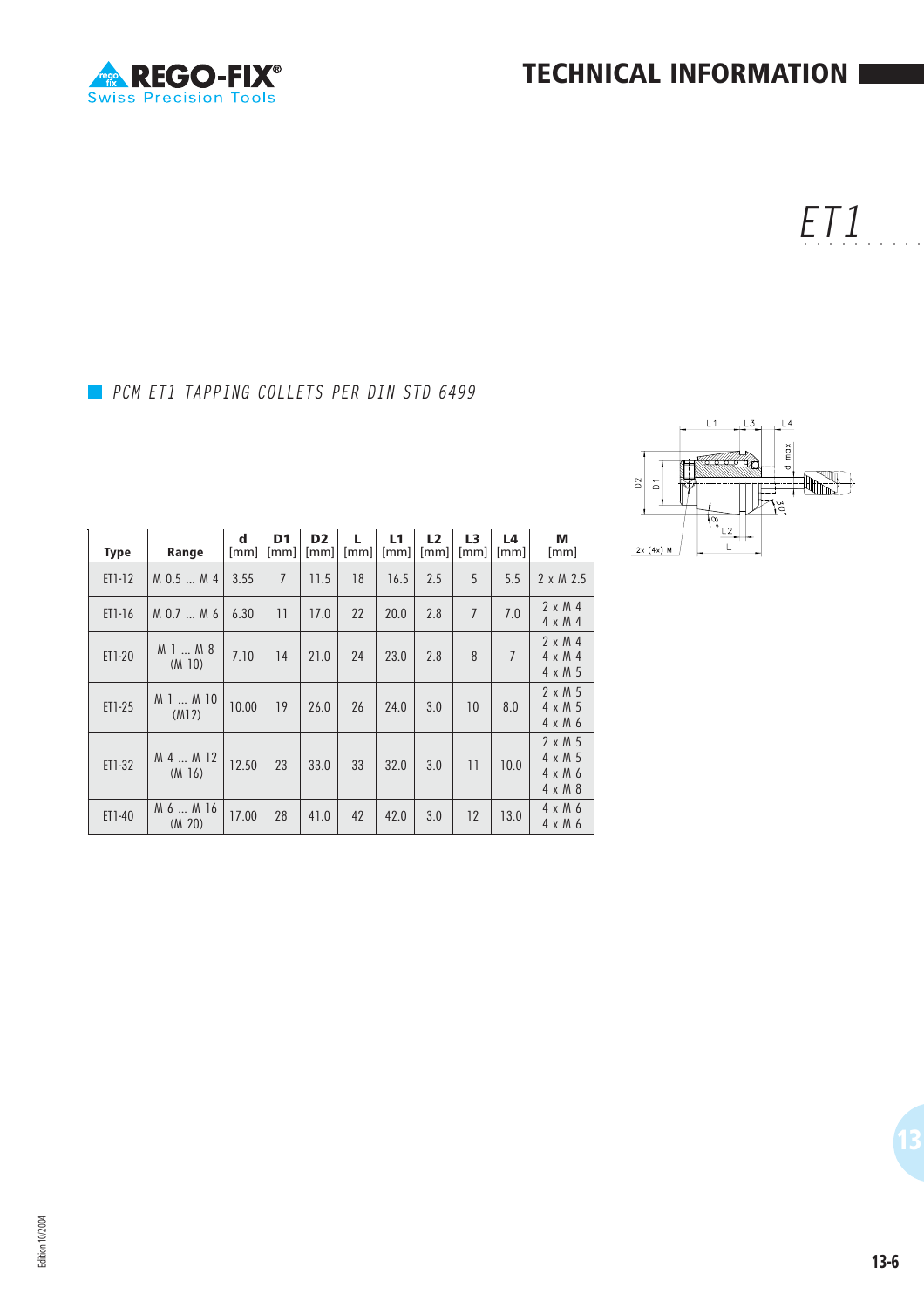# ○○○○ ○○○○○○○○○○○○○○○○○○○○○○○○○○○○○○○○○○○○○○○○○○○○○○○○○○○○○○○○○ *COLLET CLASSIFICATION*

## *CLASSIFICATION OF COLLETS*

|                     | <b>Collets with</b><br><b>Counter Bore [mm]</b> | <b>Collets without</b><br><b>Counter Bore [mm]</b> |
|---------------------|-------------------------------------------------|----------------------------------------------------|
| <b>Collet Types</b> | ⅏                                               |                                                    |
| ER <sub>8</sub>     | $\emptyset$ 1.0  2.5                            | $\varnothing$ 3.0  5.0                             |
| ER 11               | $\varnothing$ 1.0  2.5                          | $\varnothing$ 3.0  7.0                             |
| ER 16               | $\emptyset$ 1.0  4.5                            | $\varnothing$ 5.0  10.0                            |
| ER 20               | $\emptyset$ 1.0  6.5                            | $\varnothing$ 7.0  13.0                            |
| ER 25               | $\emptyset$ 1.0  7.5                            | $\varnothing$ 8.0  16.0                            |
| <b>ER 32</b>        | $\varnothing$ 2.0  7.5                          | $\varnothing$ 8.0  20.0                            |
| ER 40               | 0 3.0  8.5                                      | $\varnothing$ 9.0  26.0                            |
| ER 50               | $Ø$ 4.0  10.0                                   | $\emptyset$ 12.0  34.0                             |
| ER-GB 11-40         | all Ø                                           |                                                    |
| ER-MB 8-11          | all Ø                                           |                                                    |

the de

#### **Please note that the smaller the bore (i.d.) the lower the tightening torque necessary to hold the tool securely!**

The collets are divided into two categories, long bore and short bore. Please select the appropriate symbol based on collet type (e.g. ER16) and clamping diameter from the table above. Then read the appropriate tightening torque from the table on page 13- 8 under this symbol and the respective clamping nut type.

○○○○○○○

 $\overline{\phantom{a}}$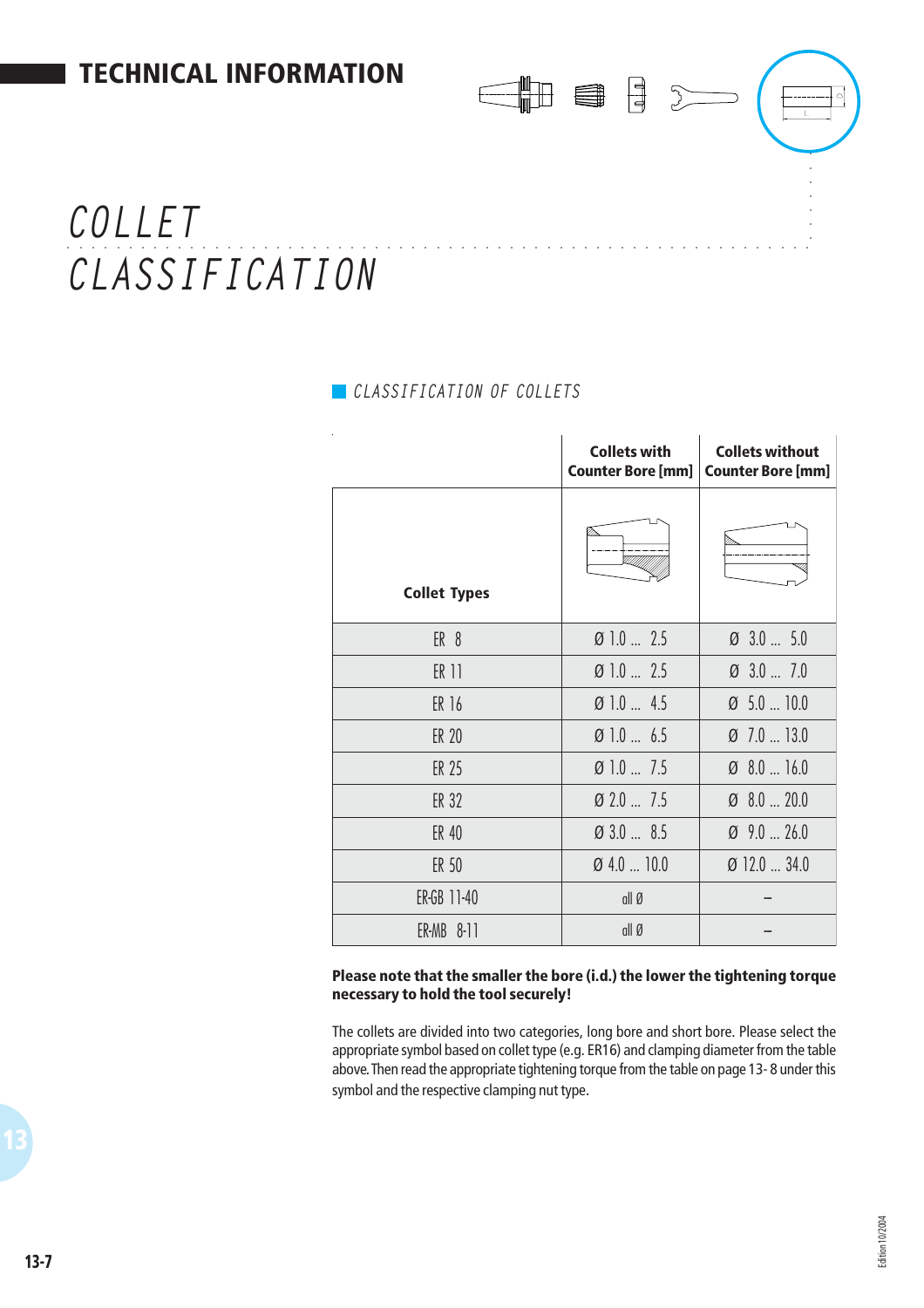

**TECHNICAL INFORMATION**

# ○○○○○○○○○○○○○○○○○○○ ○○○○○○○○○ *CLAMPING NUTS TIGHTENING TORQUE*

#### *MAXIMUM TIGHTENING TORQUE*

|                           | <b>Collets with</b><br>Counter Bore | <b>Collets Without</b><br><b>Counter Bore</b> |
|---------------------------|-------------------------------------|-----------------------------------------------|
| <b>Clamping Nut Types</b> |                                     |                                               |
| Hi-Q/ER und Hi-Q/ERC 11   | 18 Nm                               | 30 Nm                                         |
| Hi-Q/ER und Hi-Q/ERC 16   | <b>50 Nm</b>                        | 70 Nm                                         |
| Hi-Q/ER und Hi-Q/ERC 20   | 40 Nm                               | 100 Nm                                        |
| Hi-Q/ER und Hi-Q/ERC 25   | 130 Nm                              | 130 Nm                                        |
| Hi-Q/ER und Hi-Q/ERC 32   | 170 Nm                              | 170 Nm                                        |
| Hi-Q/ER und Hi-Q/ERC 40   | 220 Nm                              | 220 Nm                                        |
| Hi-Q/ER 50                | 300 Nm                              | 300 Nm                                        |
|                           |                                     |                                               |
| Hi-Q/ERB und Hi-Q/ERBC 16 | <b>50 Nm</b>                        | <b>70 Nm</b>                                  |
| Hi-Q/ERB und Hi-Q/ERBC 20 | 30 Nm                               | 100 Nm                                        |
| Hi-Q/ERB und Hi-Q/ERBC 25 | <b>90 Nm</b>                        | 130 Nm                                        |
| Hi-Q/ERB und Hi-Q/ERBC 32 | 130 Nm                              | 170 Nm                                        |
| Hi-Q/ERB und Hi-Q/ERBC 40 | 220 Nm                              | 220 Nm                                        |
| Hi-Q/ERB 50               | 300 Nm                              | 300 Nm                                        |
|                           |                                     |                                               |
| Hi-Q/ERM 8                | 6 Nm                                | 6 Nm                                          |
| Hi-Q/ERM und Hi-Q/ERMC 11 | 15 Nm                               | <b>20 Nm</b>                                  |
| Hi-Q/ERM und Hi-Q/ERMC 16 | 30 Nm                               | 30 Nm                                         |
| Hi-Q/ERM und Hi-Q/ERMC 20 | 35 Nm                               | 35 Nm                                         |
| Hi-Q/ERM und Hi-Q/ERMC 25 | 40 Nm                               | 40 Nm                                         |

The tightening torques in this table have been derived from test data collected in our labs on REGO-FIX® ER tooling systems. Caution: Higher tightening torques may permanently deform the collet cavity of the toolholder. We recommend to use a tightening torque of 80% of the maximum tightening torque given in this table.